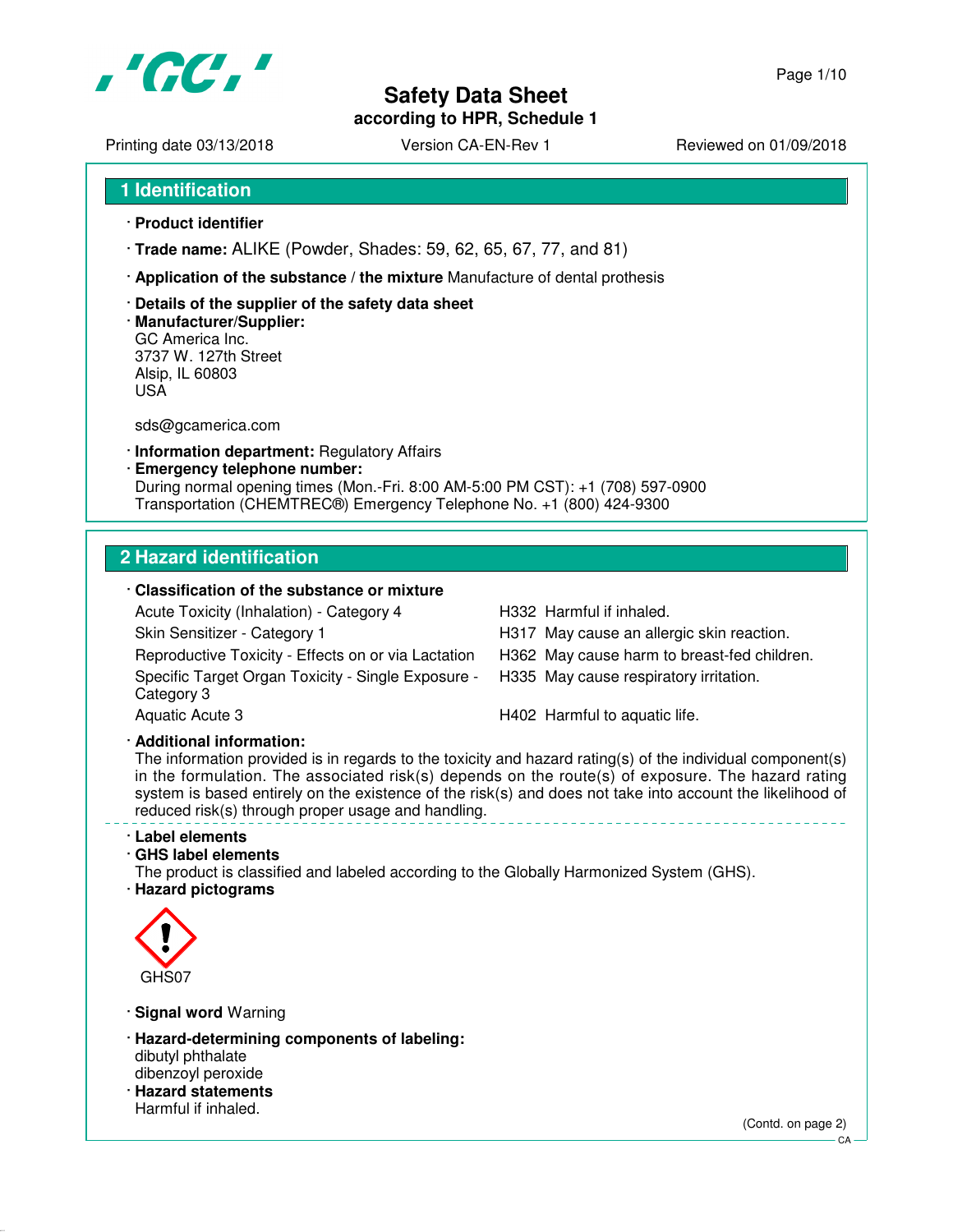Printing date 03/13/2018 Version CA-EN-Rev 1 Reviewed on 01/09/2018

# **Trade name:** ALIKE (Powder, Shades: 59, 62, 65, 67, 77, and 81)



#### · **Chemical characterization: Mixtures**

· **Description:** Mixture of the substances listed below with nonhazardous additions.

| · Dangerous components: |                                 |               |
|-------------------------|---------------------------------|---------------|
|                         | CAS: 84-74-2 dibutyl phthalate  | $1 - 5\%$ w/w |
|                         | poly(methyl methacrylate)       | $1 - 5\%$ w/w |
|                         | CAS: 94-36-0 dibenzoyl peroxide | ≤ 1% w/w      |

#### · **Additional information:**

If a substance is marked with \*\*, then substance is a trade secret. This is allowed under OSHA's Hazard Communication Standard (HCS) as a trade secret and under GHS as Confidential Business Information (CBI).

# **4 First aid measures**

#### · **Description of first aid measures**

· **General information:**

Immediately remove any clothing soiled by the product.

Symptoms of poisoning may even occur after several hours; therefore medical observation for at least 48 hours after the accident.

If symptoms persist consult doctor.

· **After inhalation:**

Supply fresh air or oxygen; call for doctor.

In case of unconsciousness place patient stably in side position for transportation.

Do not use mouth to mouth or mouth to nose resuscitation.

(Contd. on page 3)

 $C_A$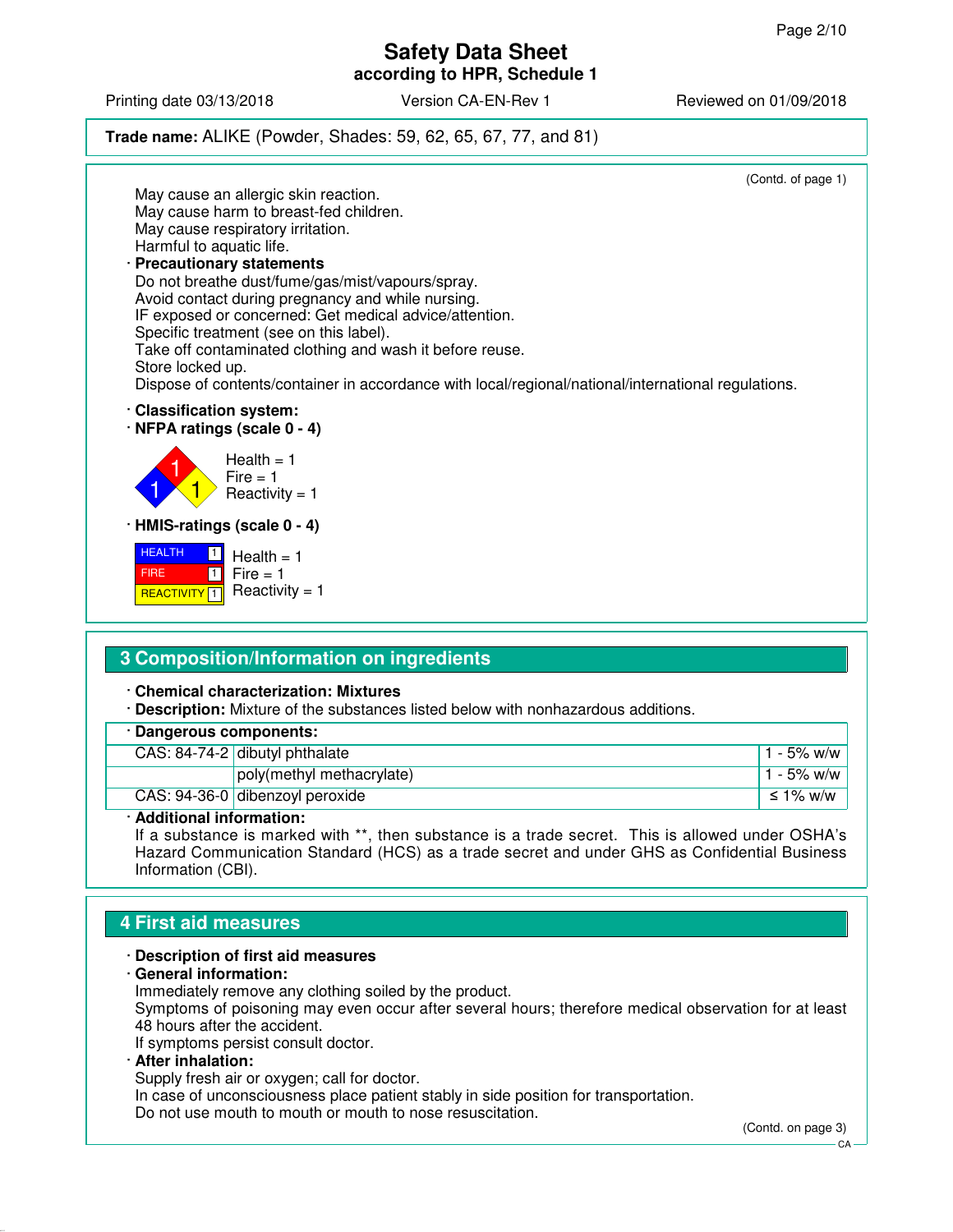Printing date 03/13/2018 **Version CA-EN-Rev 1** Reviewed on 01/09/2018

# **Trade name:** ALIKE (Powder, Shades: 59, 62, 65, 67, 77, and 81)

(Contd. of page 2)

- · **After skin contact:** Immediately wash with water and soap and rinse thoroughly. Seek medical treatment.
- · **After eye contact:** Rinse opened eye for several minutes under running water. If symptoms persist, consult a doctor. · **After swallowing:**
- Rinse out mouth and then drink plenty of water. If symptoms persist consult doctor.
- · **Information for doctor:**
- · **Most important symptoms and effects, both acute and delayed** Allergic reactions
- · **Indication of any immediate medical attention and special treatment needed**
- No further relevant information available.

# **5 Firefighting measures**

- · **Extinguishing media**
- · **Suitable extinguishing agents:** CO2, extinguishing powder or water spray. Fight larger fires with water spray or alcohol resistant foam. Use fire fighting measures that suit the environment.
- · **For safety reasons unsuitable extinguishing agents:** Water with full jet
- · **Special hazards arising from the substance or mixture** In case of fire, the following can be released: Carbon monoxide and carbon dioxide
- · **Advice for firefighters**
- · **Protective equipment:** Mouth respiratory protective device.
- Wear self-contained respiratory protective device.
- · **Additional information** Dispose of fire debris and contaminated fire fighting water in accordance with official regulations.

# **6 Accidental release measures**

| · Personal precautions, protective equipment and emergency procedures<br>Remove persons from danger area.<br>Avoid formation of dust.<br>Avoid contact with the eyes and skin.<br>Wear protective clothing.                                                                  |                           |
|------------------------------------------------------------------------------------------------------------------------------------------------------------------------------------------------------------------------------------------------------------------------------|---------------------------|
| · Environmental precautions:                                                                                                                                                                                                                                                 |                           |
| Do not allow product to reach sewage system or any water course.<br>Inform respective authorities in case of seepage into water course or sewage system.<br>Do not allow to penetrate the ground/soil.<br>In case of seepage into the ground inform responsible authorities. |                           |
| · Methods and material for containment and cleaning up:<br>Pick up mechanically.<br>Prevent formation of dust.<br>Dispose of the collected material according to regulations.<br>· Reference to other sections<br>See Section 7 for information on safe handling.            |                           |
| See Section 8 for information on personal protection equipment.                                                                                                                                                                                                              | (Contd. on page 4)<br>CA- |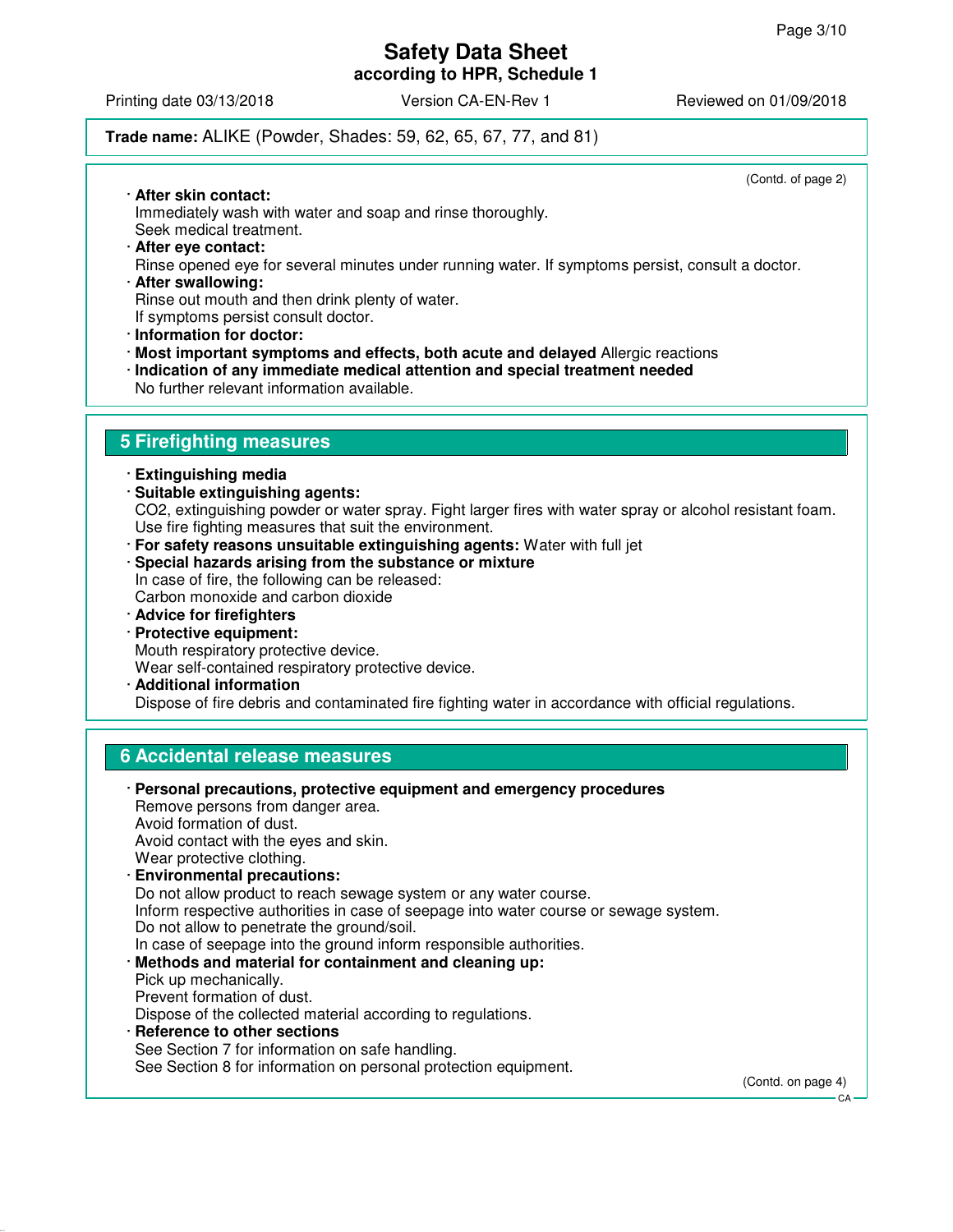**according to HPR, Schedule 1**

Printing date 03/13/2018 Version CA-EN-Rev 1 Reviewed on 01/09/2018

**Trade name:** ALIKE (Powder, Shades: 59, 62, 65, 67, 77, and 81)

(Contd. of page 3)

See Section 13 for disposal information.

# **7 Handling and storage**

#### · **Handling:**

· **Precautions for safe handling** Observe instructions for use. Ensure good ventilation/exhaustion at the workplace. Prevent formation of dust. Do not inhale dust / smoke / mist. Any deposit of dust which cannot be avoided must be regularly removed. Avoid contact with the eyes and skin. · **Information about protection against explosions and fires:**

Dust can combine with air to form an explosive mixture.

- · **Conditions for safe storage, including any incompatibilities**
- · **Storage:**
- · **Requirements to be met by storerooms and receptacles:** Store only in unopened original receptacles.
- · **Information about storage in one common storage facility:** Store away from foodstuffs.
- · **Further information about storage conditions:**
- Observe instructions for use / storage.
- Keep receptacle tightly sealed.
- · **Specific end use(s)** No further relevant information available.

# **8 Exposure controls/ Personal protection**

· **Additional information about design of technical systems:** No further data; see item 7.

· **Control parameters**

· **Components with limit values that require monitoring at the workplace:**

# **CAS: 84-74-2 dibutyl phthalate**

EL Long-term value: 5 mg/m³

- R
- EV Long-term value:  $5 \text{ mg/m}^3$

# **CAS: 94-36-0 dibenzoyl peroxide**

EL Long-term value: 5 mg/m<sup>3</sup>

EV Long-term value:  $5 \text{ mg/m}^3$ 

· **Additional information:** The lists that were valid during the creation were used as basis.

- · **Exposure controls**
- · **Personal protective equipment:**
- · **General protective and hygienic measures:**

The usual precautionary measures for handling chemicals should be followed.

Do not inhale dust / smoke / mist.

Avoid contact with the eyes and skin.

Wash hands before breaks and at the end of work.

Keep away from foodstuffs, beverages and feed.

Immediately remove all soiled and contaminated clothing.

(Contd. on page 5)

 $C.A$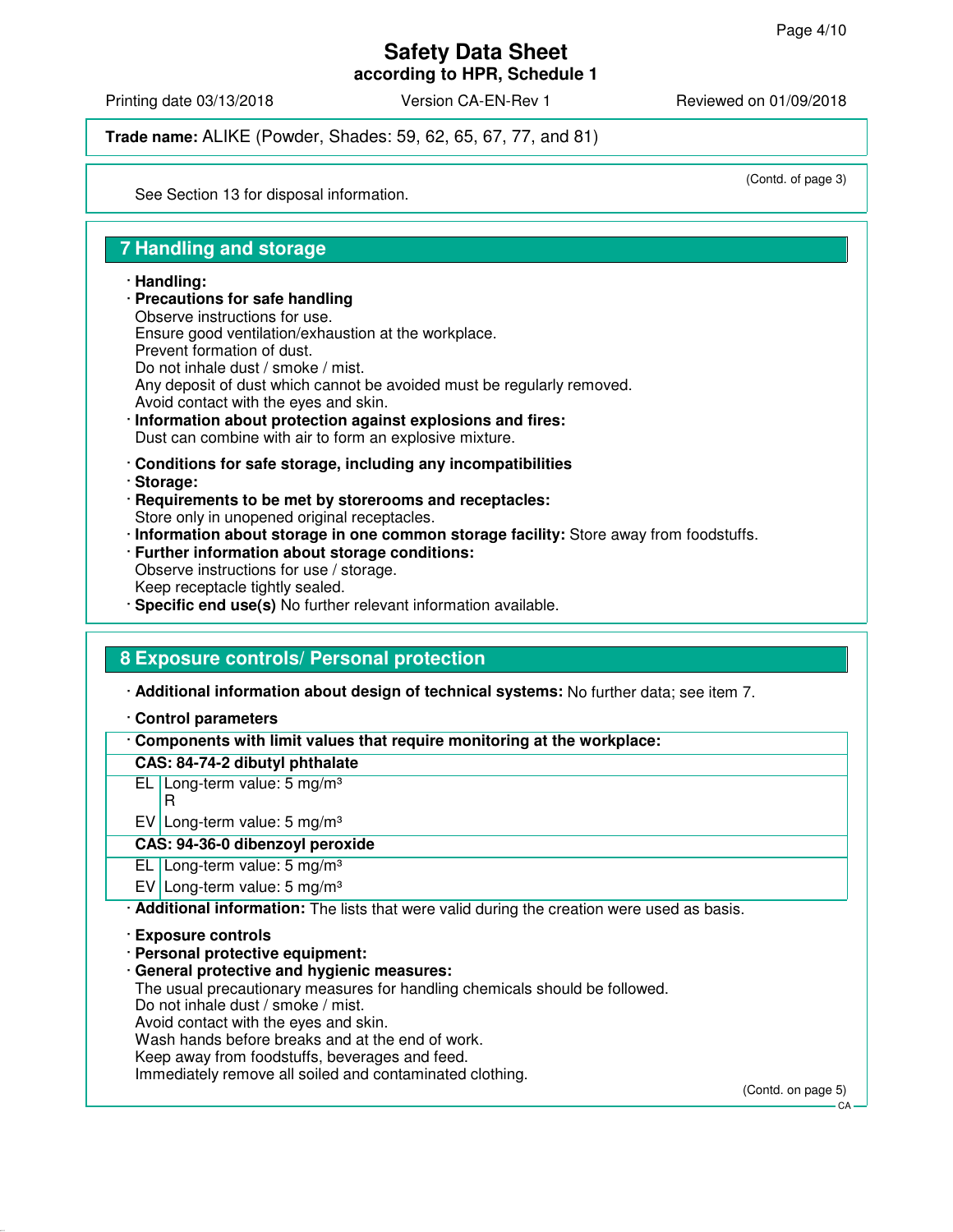Printing date 03/13/2018 **Version CA-EN-Rev 1** Reviewed on 01/09/2018

# **Trade name:** ALIKE (Powder, Shades: 59, 62, 65, 67, 77, and 81)

(Contd. of page 4)

· **Breathing equipment:**



Suitable respiratory protective device recommended.

#### · **Protection of hands:**



Protective gloves

#### · **Material of gloves**

The selection of the suitable gloves does not only depend on the material, but also on further marks of quality and varies from manufacturer to manufacturer. As the product is a preparation of several substances, the resistance of the glove material can not be calculated in advance and has therefore to be checked prior to the application.

· **Penetration time of glove material** The exact break through time has to be found out by the manufacturer of the protective gloves and has to be observed.

· **Eye protection:** Safety glasses

| 9 Physical and chemical properties                                                                              |                                               |  |  |
|-----------------------------------------------------------------------------------------------------------------|-----------------------------------------------|--|--|
| · Information on basic physical and chemical properties<br><b>General Information</b><br>· Appearance:<br>Form: | Free-flowing powder                           |  |  |
| Color:                                                                                                          | Light Yellow to Light Brown                   |  |  |
| · Odor:<br><b>Odor threshold:</b>                                                                               | Odorless<br>Not determined.                   |  |  |
| · pH-value:                                                                                                     | Not applicable.                               |  |  |
| Change in condition<br><b>Melting point/Melting range:</b><br><b>Boiling point/Boiling range:</b>               | Undetermined.<br>Undetermined.                |  |  |
| · Flash point:                                                                                                  | Not applicable.                               |  |  |
| · Flammability (solid, gaseous):                                                                                | Not determined.                               |  |  |
| · Ignition temperature:                                                                                         | Undetermined.                                 |  |  |
| <b>Decomposition temperature:</b>                                                                               | Not determined.                               |  |  |
| · Auto igniting:                                                                                                | Product is not self-igniting.                 |  |  |
| Danger of explosion:                                                                                            | Product does not present an explosion hazard. |  |  |
| <b>Explosion limits:</b><br>Lower:<br>Upper:                                                                    | $0.1$ Vol %<br>2 Vol %                        |  |  |
| · Vapor pressure:                                                                                               | Not applicable.                               |  |  |
| Density at 20 °C:                                                                                               | $2.56$ g/cm <sup>3</sup>                      |  |  |
|                                                                                                                 | (Contd. on page 6)<br>$CA -$                  |  |  |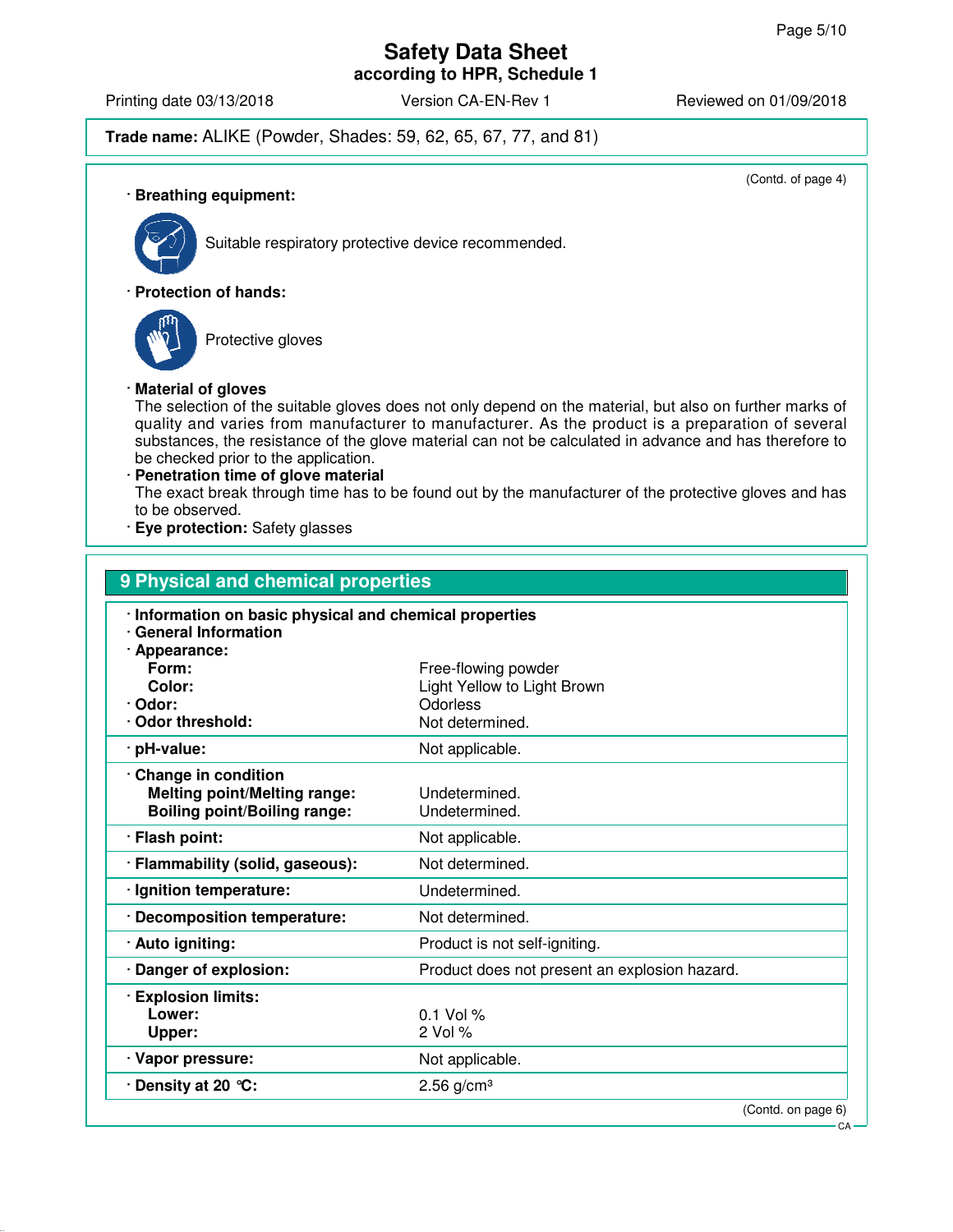**according to HPR, Schedule 1**

Printing date 03/13/2018 **Version CA-EN-Rev 1** Reviewed on 01/09/2018

**Trade name:** ALIKE (Powder, Shades: 59, 62, 65, 67, 77, and 81)

|                                                            |                                            | (Contd. of page 5) |
|------------------------------------------------------------|--------------------------------------------|--------------------|
| · Relative density                                         | Not determined.                            |                    |
| · Vapor density                                            | Not applicable.                            |                    |
| · Evaporation rate                                         | Not applicable.                            |                    |
| · Solubility in / Miscibility with                         |                                            |                    |
| Water:                                                     | Insoluble.                                 |                    |
| · Partition coefficient (n-octanol/water): Not determined. |                                            |                    |
| · Viscosity:                                               |                                            |                    |
| Dynamic:                                                   | Not applicable.                            |                    |
| Kinematic:                                                 | Not applicable.                            |                    |
| · Solvent content:                                         |                                            |                    |
| Water:                                                     | $0.3\%$                                    |                    |
| <b>Solids content:</b>                                     | 100.0 $%$                                  |                    |
| Other information                                          | No further relevant information available. |                    |

# **10 Stability and reactivity**

- · **Reactivity** No further relevant information available.
- · **Chemical stability** Stable at ambient temperature.
- · **Thermal decomposition / conditions to be avoided:** No decomposition if used according to specifications.
- · **Possibility of hazardous reactions** No dangerous reactions known.
- · **Conditions to avoid** No further relevant information available.
- · **Incompatible materials:** Reacts with strong acids.
- · **Hazardous decomposition products:**

Carbon monoxide

Flammable gases/vapors

- Poisonous gases/vapors
- Carbon dioxide

# **11 Toxicological information**

#### · **Information on toxicological effects**

- · **Acute toxicity:**
- · **LD/LC50 values that are relevant for classification:**

#### **CAS: 84-74-2 dibutyl phthalate**

Oral LD50 8,000 mg/kg (rat (f+m))

Dermal LD50 20,000 mg/kg (rabbit)

- · **Primary irritant effect:**
- · **on the skin:** No irritant effect.
- · **on the eye:** No irritating effect.
- · **Sensitization:** Sensitization possible through skin contact.

(Contd. on page 7)  $-CA$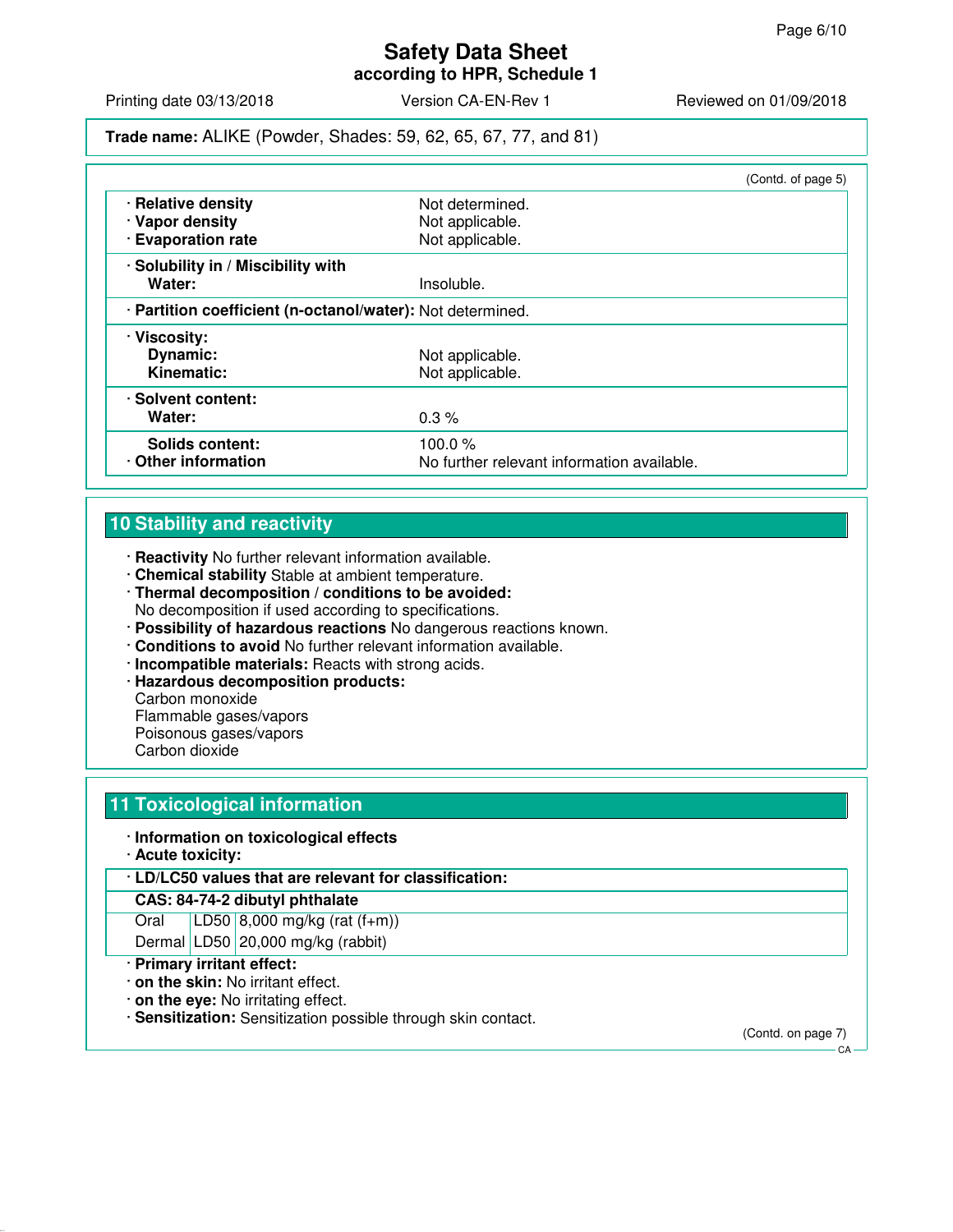**according to HPR, Schedule 1**

Printing date 03/13/2018 **Version CA-EN-Rev 1** Reviewed on 01/09/2018

### **Trade name:** ALIKE (Powder, Shades: 59, 62, 65, 67, 77, and 81)

|                                                                                                                                                                                                                                                                                                                                                                                                                                                                                                                                                                              | (Contd. of page 6) |
|------------------------------------------------------------------------------------------------------------------------------------------------------------------------------------------------------------------------------------------------------------------------------------------------------------------------------------------------------------------------------------------------------------------------------------------------------------------------------------------------------------------------------------------------------------------------------|--------------------|
| · Additional toxicological information:                                                                                                                                                                                                                                                                                                                                                                                                                                                                                                                                      |                    |
| · Carcinogenic categories                                                                                                                                                                                                                                                                                                                                                                                                                                                                                                                                                    |                    |
| · IARC (International Agency for Research on Cancer)                                                                                                                                                                                                                                                                                                                                                                                                                                                                                                                         |                    |
| poly(methyl methacrylate)                                                                                                                                                                                                                                                                                                                                                                                                                                                                                                                                                    | 3                  |
| glass, oxide, chemicals                                                                                                                                                                                                                                                                                                                                                                                                                                                                                                                                                      | 65997-17-3         |
| dibenzoyl peroxide                                                                                                                                                                                                                                                                                                                                                                                                                                                                                                                                                           | 3                  |
| titanium dioxide                                                                                                                                                                                                                                                                                                                                                                                                                                                                                                                                                             | 2B                 |
| Colorant                                                                                                                                                                                                                                                                                                                                                                                                                                                                                                                                                                     | $\overline{3}$     |
| · NTP (National Toxicology Program)                                                                                                                                                                                                                                                                                                                                                                                                                                                                                                                                          |                    |
| None of the ingredients is listed.                                                                                                                                                                                                                                                                                                                                                                                                                                                                                                                                           |                    |
| IARC Group 2B: The agent is possibly carcinogenic to humans.<br>IARC Group 3: The agent is not classifiable as to its carcinogenicity to humans.<br>IARC Group 4: The agent is probably not carcinogenic to humans.<br>NTP K: Known to be human carcinogen.<br>NTP R: Reasonably anticipated to be human carcinogen.<br>Repeated dose toxicity. No further relevant information available.<br>· CMR effects (carcinogenity, mutagenicity and toxicity for reproduction)<br>No further relevant information available.<br>Reproductive Toxicity - Effects on or via Lactation |                    |
| <b>12 Ecological information</b>                                                                                                                                                                                                                                                                                                                                                                                                                                                                                                                                             |                    |
| · Toxicity                                                                                                                                                                                                                                                                                                                                                                                                                                                                                                                                                                   |                    |
| · Aquatic toxicity: No further relevant information available.                                                                                                                                                                                                                                                                                                                                                                                                                                                                                                               |                    |
| · Persistence and degradability No further relevant information available.                                                                                                                                                                                                                                                                                                                                                                                                                                                                                                   |                    |

- · **Behavior in environmental systems:**
- · **Bioaccumulative potential** No further relevant information available.
- · **Mobility in soil** No further relevant information available.
- · **Additional ecological information:**
- · **General notes:**

Water hazard class 2 (Self-assessment): hazardous for water

Do not allow product to reach ground water, water course or sewage system. Danger to drinking water if even small quantities leak into the ground.

- 
- · **Results of PBT and vPvB assessment**
- · **PBT:** Not applicable.
- · **vPvB:** Not applicable.
- · **Other adverse effects** No further relevant information available.

# **13 Disposal considerations**

- · **Waste treatment methods**
- · **Recommendation:**

Dispose of contents / container in accordance with local / regional / national / international regulations.

(Contd. on page 8)

 $CA$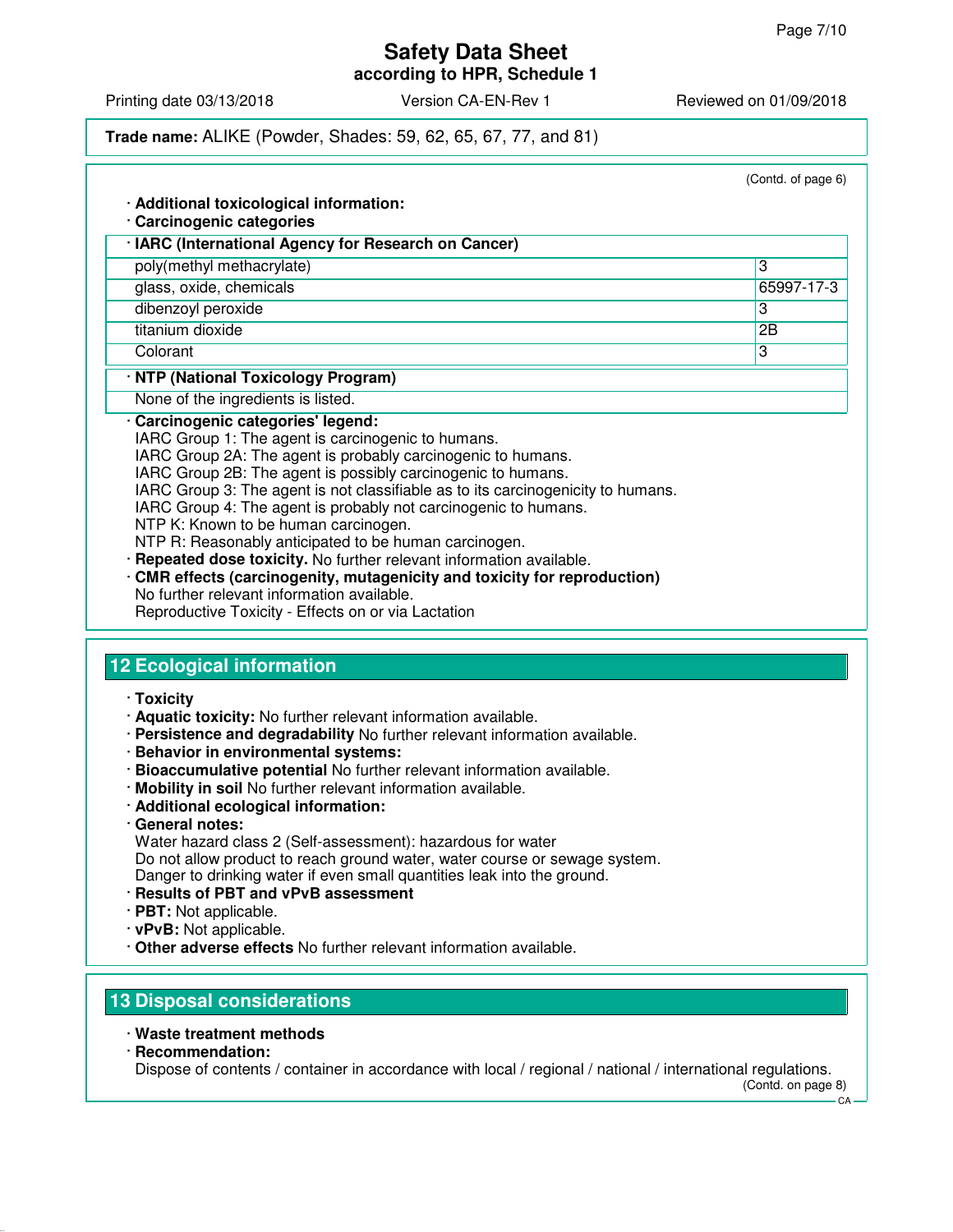**according to HPR, Schedule 1**

Printing date 03/13/2018 **Version CA-EN-Rev 1** Reviewed on 01/09/2018

**Trade name:** ALIKE (Powder, Shades: 59, 62, 65, 67, 77, and 81)

(Contd. of page 7)

· **Uncleaned packagings:**

· **Recommendation:** Disposal must be made according to official regulations.

| <b>14 Transport information</b>                                                     |                 |
|-------------------------------------------------------------------------------------|-----------------|
| · UN-Number<br>· DOT, TDG, ADN, IMDG, IATA                                          | Void            |
| · UN proper shipping name<br>· DOT, TDG, ADN, IMDG, IATA                            | Void            |
| · Transport hazard class(es)                                                        |                 |
| · DOT, TDG, ADN, IMDG, IATA<br>· Class                                              | Void            |
| · Packing group<br>· DOT, TDG, IMDG, IATA                                           | Void            |
| · Environmental hazards:<br>· Marine pollutant:                                     | No              |
| · Special precautions for user                                                      | Not applicable. |
| · Transport in bulk according to Annex II of<br><b>MARPOL73/78 and the IBC Code</b> | Not applicable. |
| · UN "Model Regulation":                                                            | Void            |

# **15 Regulatory information**

· **Safety, health and environmental regulations/legislation specific for the substance or mixture** · **SARA (Superfund Amendments and Reauthorization Act)**

- · **Section 355 (extremely hazardous substances):**
- None of the ingredients is listed.
- · **Section 313 (Specific toxic chemical listings):**
- dibutyl phthalate
- dibenzoyl peroxide
- · **TSCA (Toxic Substances Control Act):**
- poly(methyl methacrylate)
- glass, oxide, chemicals
- dibutyl phthalate
- dibenzoyl peroxide
- · **Canadian substance listings:**
- · **Canadian Domestic Substances List (DSL)**
- poly(methyl methacrylate)
- glass, oxide, chemicals
- dibutyl phthalate

(Contd. on page 9)

 $\cap$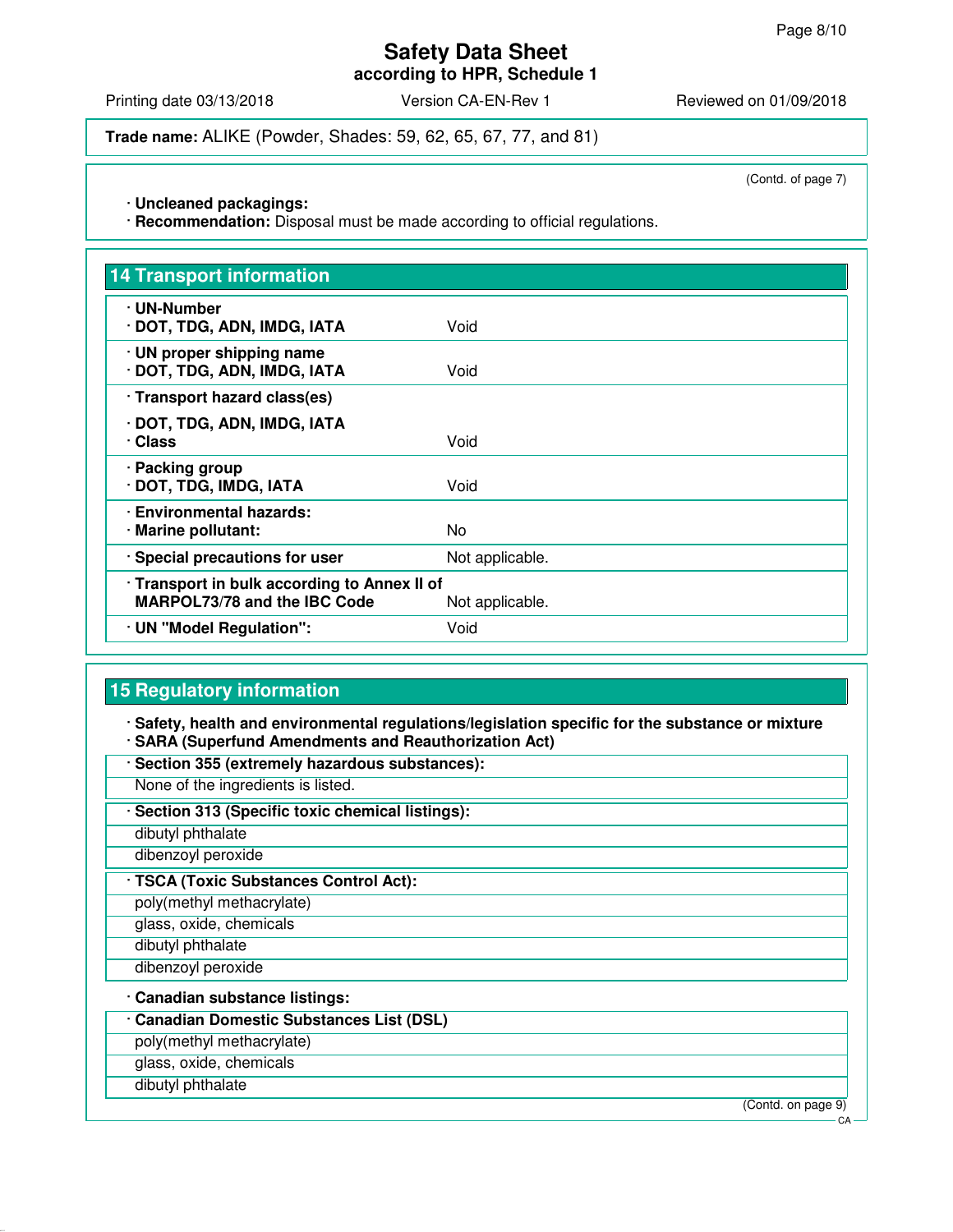Printing date 03/13/2018 **Version CA-EN-Rev 1** Reviewed on 01/09/2018

### **Trade name:** ALIKE (Powder, Shades: 59, 62, 65, 67, 77, and 81)

| (Contd. of page 8) |
|--------------------|
|                    |
|                    |
|                    |

titanium dioxide

dibenzoyl peroxide

silane\*\*

water

C.I. Pigment Yellow 183

triiron tetraoxide

**Colorant** 

iron hydroxide oxide yellow

#### · **Canadian Ingredient Disclosure list (limit 0.1%)**

None of the ingredients is listed.

#### · **Canadian Ingredient Disclosure list (limit 1%)**

dibutyl phthalate

#### · **GHS label elements**

The product is classified and labeled according to the Globally Harmonized System (GHS).

· **Hazard pictograms**



#### · **Signal word** Warning

- · **Hazard-determining components of labeling:** dibutyl phthalate dibenzoyl peroxide
- · **Hazard statements** Harmful if inhaled. May cause an allergic skin reaction. May cause harm to breast-fed children. May cause respiratory irritation. Harmful to aquatic life.
- · **Precautionary statements** Do not breathe dust/fume/gas/mist/vapours/spray. Avoid contact during pregnancy and while nursing. IF exposed or concerned: Get medical advice/attention. Specific treatment (see on this label). Take off contaminated clothing and wash it before reuse. Store locked up. Dispose of contents/container in accordance with local/regional/national/international regulations.
- · **Chemical safety assessment:** A Chemical Safety Assessment has not been carried out.

# **16 Other information**

- · **Department issuing SDS:** Regulatory Affairs
- · **Contact:** Regulatory Affairs Telephone No. +1 (708) 597-0900 sds@gcamerica.com
- · **Date of preparation / last revision** 03/13/2018 / -

CA